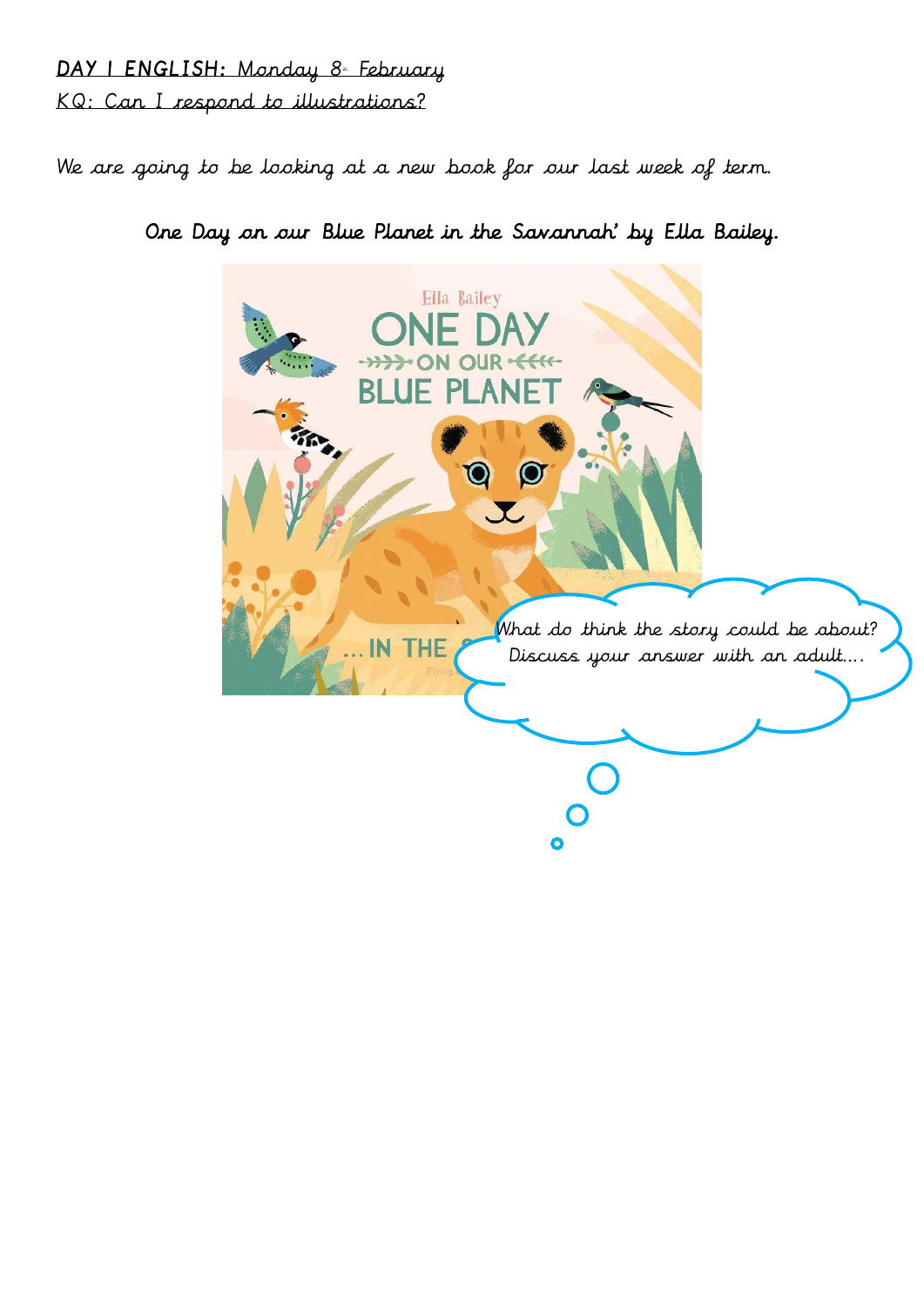## DAY | ENGLISH: Monday 8. February KQ: Can I respond to illustrations?

Look at the following questions. Discuss your ideas with an adult or write them down…



What do you notice in this picture? Does the picture remind you of anything? Does anything puzzle/confuse you? What kind of story do you think this will be? What do you notice about the character? What would you like to find out?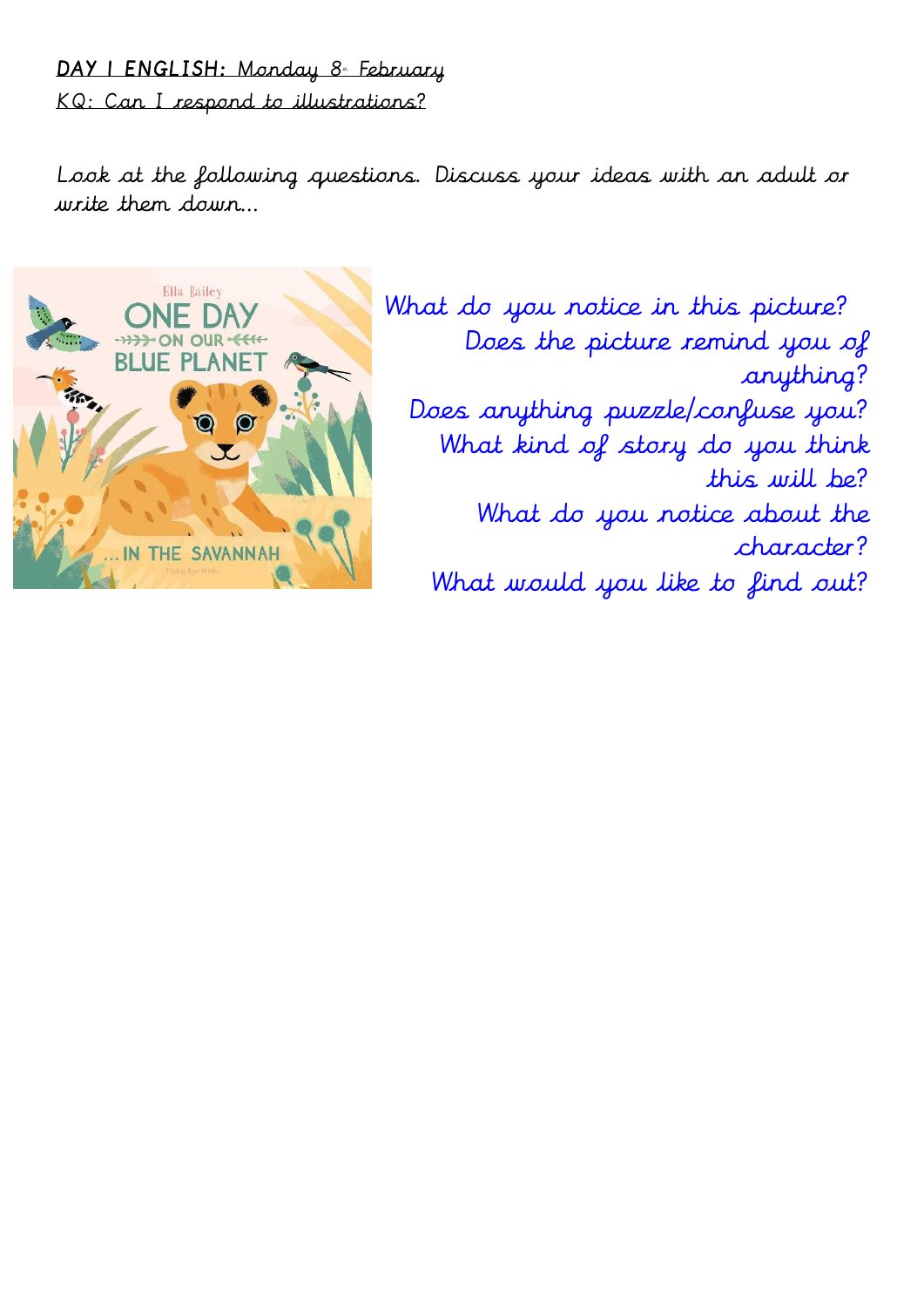## DAY I ENGLISH: Monday 8. February

KQ: Can I respond to illustrations?

Take a good look at the front cover and please answer the questions below to make your predictions. Please write your answers in bullet points.